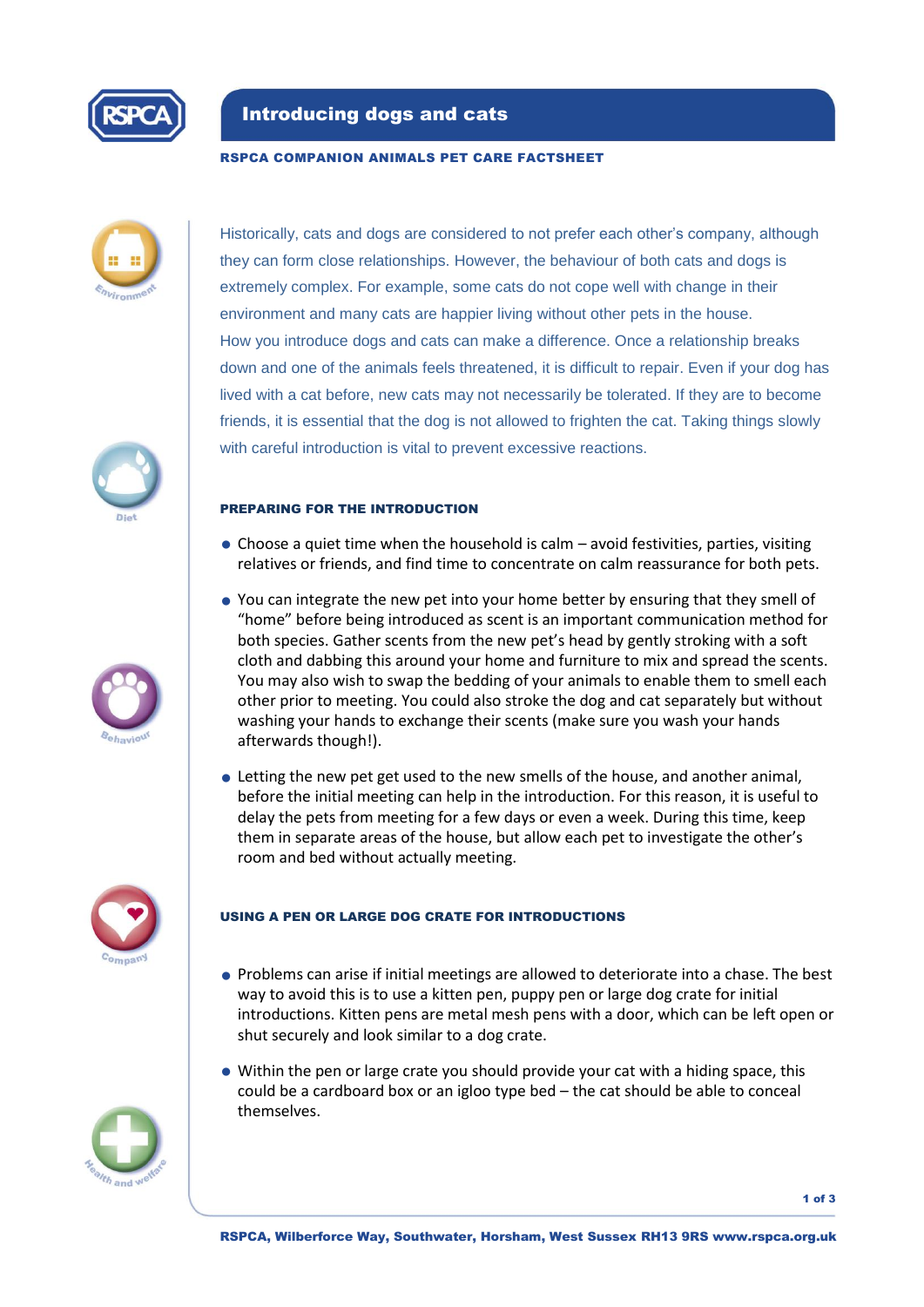

# Introducing dogs and cats

## RSPCA COMPANION ANIMALS PET CARE FACTSHEET



- As well as being large enough to accommodate a hiding place with the pen or large crate it must also be big enough for your cat to stand up (including fully on hind legs), turn around and stretch out fully.
- Put a blanket over the top for more security but allow for viewing out of one side at least.
- Ideally it is also best to place a platform within the pen or large crate so that your cat can choose to get up higher – this can help them feel more secure. If you use a sturdy cardboard box for the hiding space it can also double up as a platform.
- The cat pen or crate should be placed on a raised surface so it is off the floor or settee.
- The pen allows the pets to see each other, sniff through the bars and interact without any attack or intimidation. The bars allow them to be close together but provide protection at the same time.
- Place the cat or kitten in the pen/large crate and let the dog come into the room. Let the dog come into the room and give both animals attention and calm reassurance.
- Keep your dog on his/her lead to control any interactions. The dog should be kept as calm as possible on the lead and asked to sit quietly- reward your dog with treats and praise for remaining calm. Do not force a meeting and remove your dog before he/she becomes too excitable.

## FACE TO FACE MEETINGS

- When both your dog and cat are relaxed and calm with the controlled meetings the time is right to let your pets meet without the pen/ large crate. Choose a room where the cat can escape behind furniture, jump up high, or hide if necessary. The cat should be given a safe position in the room, and the animals should be allowed to get used to each other gradually. This will take patience.
- Keep your dog calm and on and lead to avoid him or her chasing the cat as this will upset the relationship and it is likely that it will then take much longer before they become used to each other.
- Again, associate the presence of the cat with reward for your dog's calm behaviour. Praise your dog for calm interactions, and use suitable treats to reward the dog for good behaviour.
- Once you are sure they are not going to fight or chase, then start to use the whole house – the pets will probably find places to sleep and routines which allow them to live peacefully in the same house while gradually becoming used to and accepting one another. However, never leave the dog and cat together unattended until you are happy that they are safe together.
- Make sure that there is enough space and that they can access all of their things without coming into contact with the other pet if they don't want to, e.g. food, water, litter tray.









2 of 3